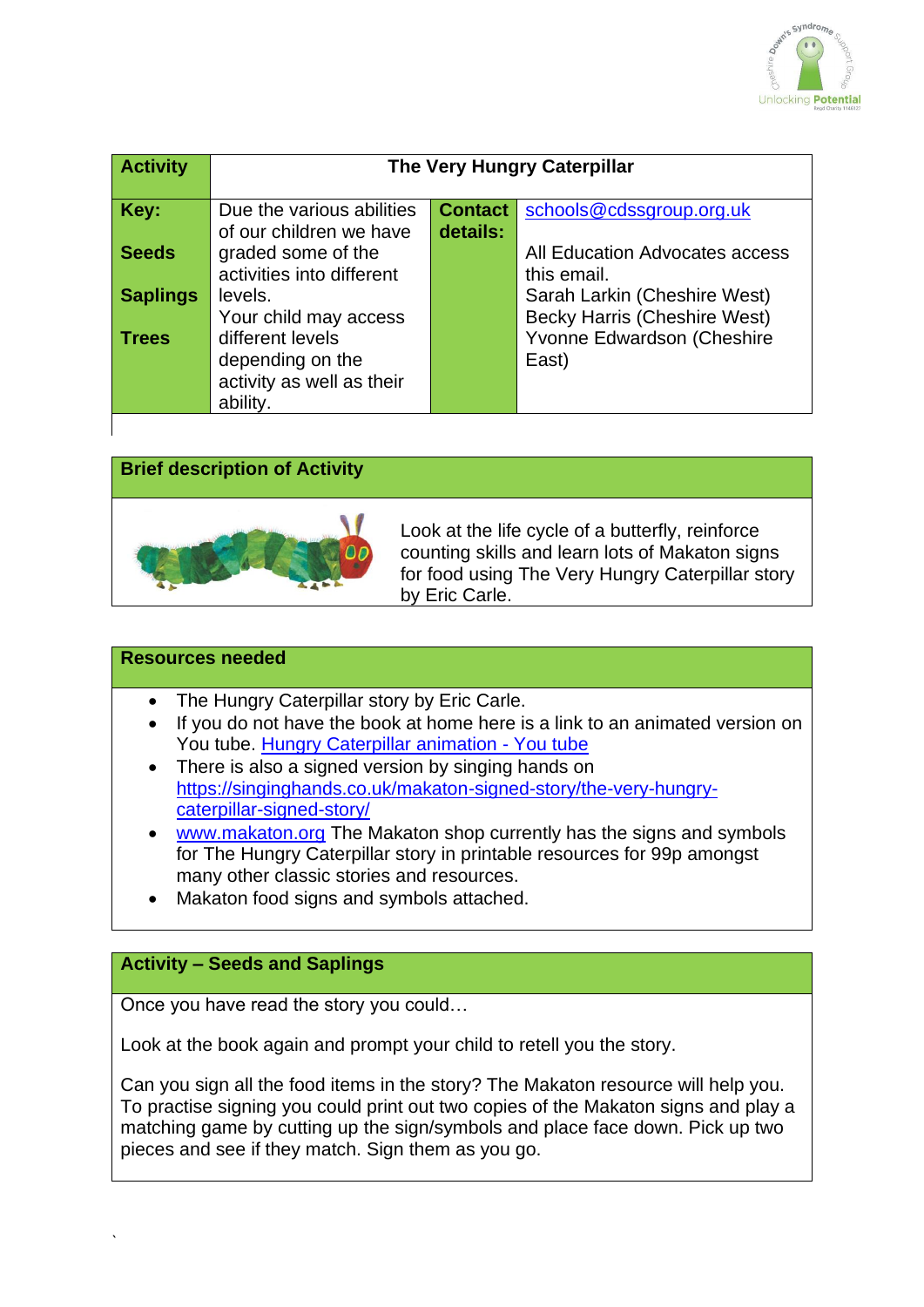



Can your child remember the different foods the caterpillar ate? Which are healthy/unhealthy options? Discuss what your favourite foods are. What colours are the foods that the caterpillar eats? Do you have a favourite colour?

Practice counting activities with your child (support this with Numicon if you have it available). Count how many fruits the caterpillar ate each day, reinforcing numbers 1-5. If this knowledge is secure they may be able to tell you how many altogether, how many different fruits?

Discuss that the caterpillar was once an egg and then will change into a butterfly once it has spent some time in its 'house' called a cocoon as a pupa or chrysalis. You can buy a butterfly hatching kit from [www.insectlore.co.uk](http://www.insectlore.co.uk/) at £20 if you really want to bring this activity to life.

Look for caterpillars in the garden or out on a walk. Here are some good words to use to describe a caterpillar – Green, spikey, wriggly, yellow, curly, fluffy, orange, dotty, bendy.



half onto the painted half to make a symmetrical pattern. Help your child to draw and cut it out into the shape of a butterfly if you wish.

Make a fruit smoothie together. Let your child chop up bananas and strawberries and blend with milk or apple juice.

### **Activity - Trees**

`

Can your child sequence the life cycle of a butterfly? Watch a real life butterfly cycle on you tube. What other living creatures have interesting life cycles? Look at frogs or chickens. Which other living things do not look like the same when they were born?



Can you find pictures of you as a baby, young child, older? What did the rest of the family look like when they were younger?